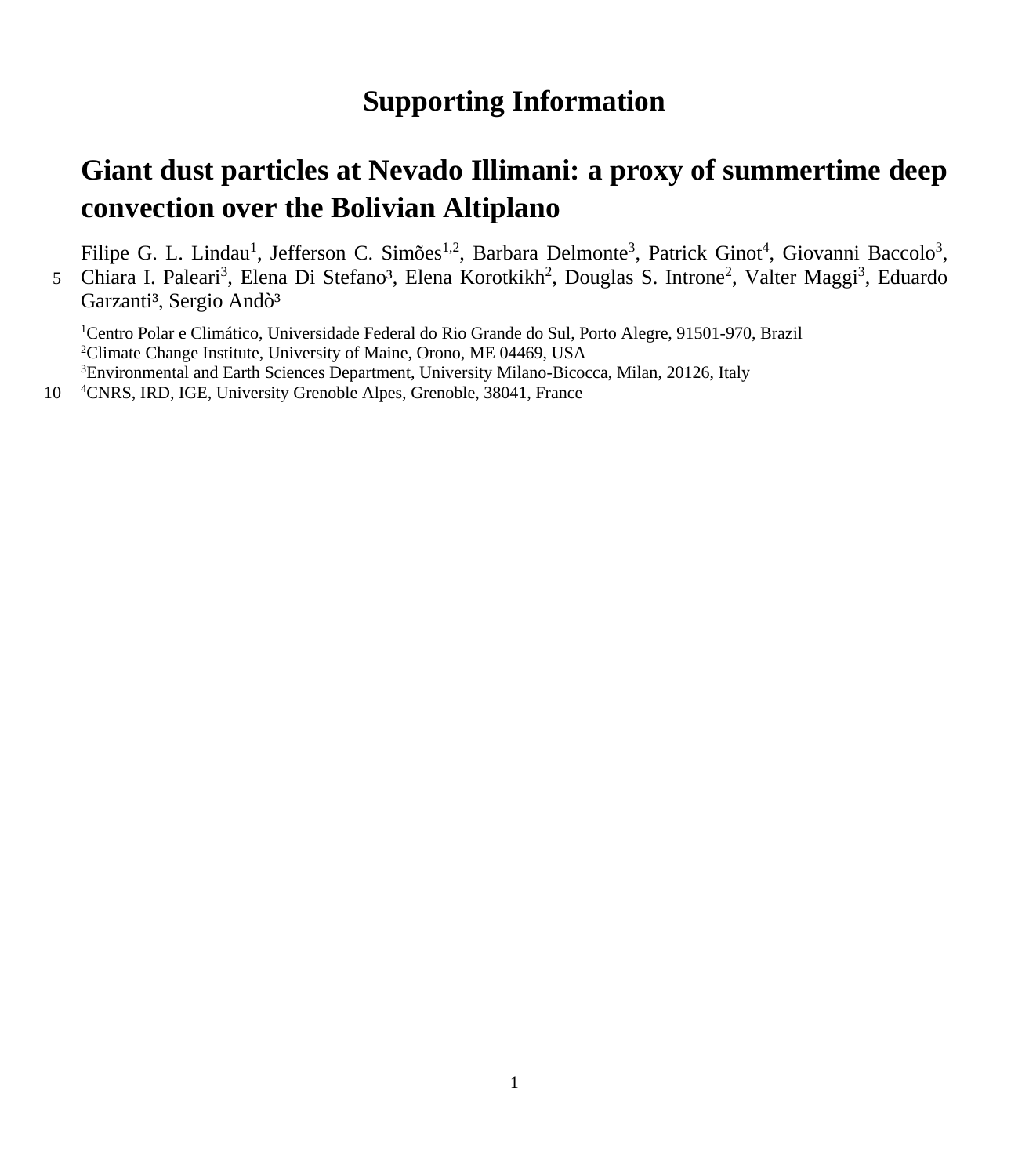

**Figure S1: The Nevado Illimani firn core density profile. The right panel refer to depth intervals where groups of ice layers were observed.**

| 15 Table S1: Sections of the Nevado Illimani firn core analysed for elemental (N1 to N10) and mineralogical (R1 to R4) composition. |  |  |  |
|-------------------------------------------------------------------------------------------------------------------------------------|--|--|--|
|                                                                                                                                     |  |  |  |

| Sample           | N1. | N2 N3 | N4 N5 | N6 | N7 | N8                                                                           | N9 | N <sub>10</sub> | - R 1 | R <sub>2</sub> | R3 | -R4 |
|------------------|-----|-------|-------|----|----|------------------------------------------------------------------------------|----|-----------------|-------|----------------|----|-----|
| Top depth (m)    |     |       |       |    |    | 1.67 2.31 5.57 8.67 10.56 13.60 13.69 19.10 20.29 21.41 5.79 5.91 9.80 10.00 |    |                 |       |                |    |     |
| Bottom depth (m) |     |       |       |    |    | 2.31 3.78 7.02 8.97 11.66 13.69 14.78 19.25 20.48 22.50 5.82 6.00 9.84 10.17 |    |                 |       |                |    |     |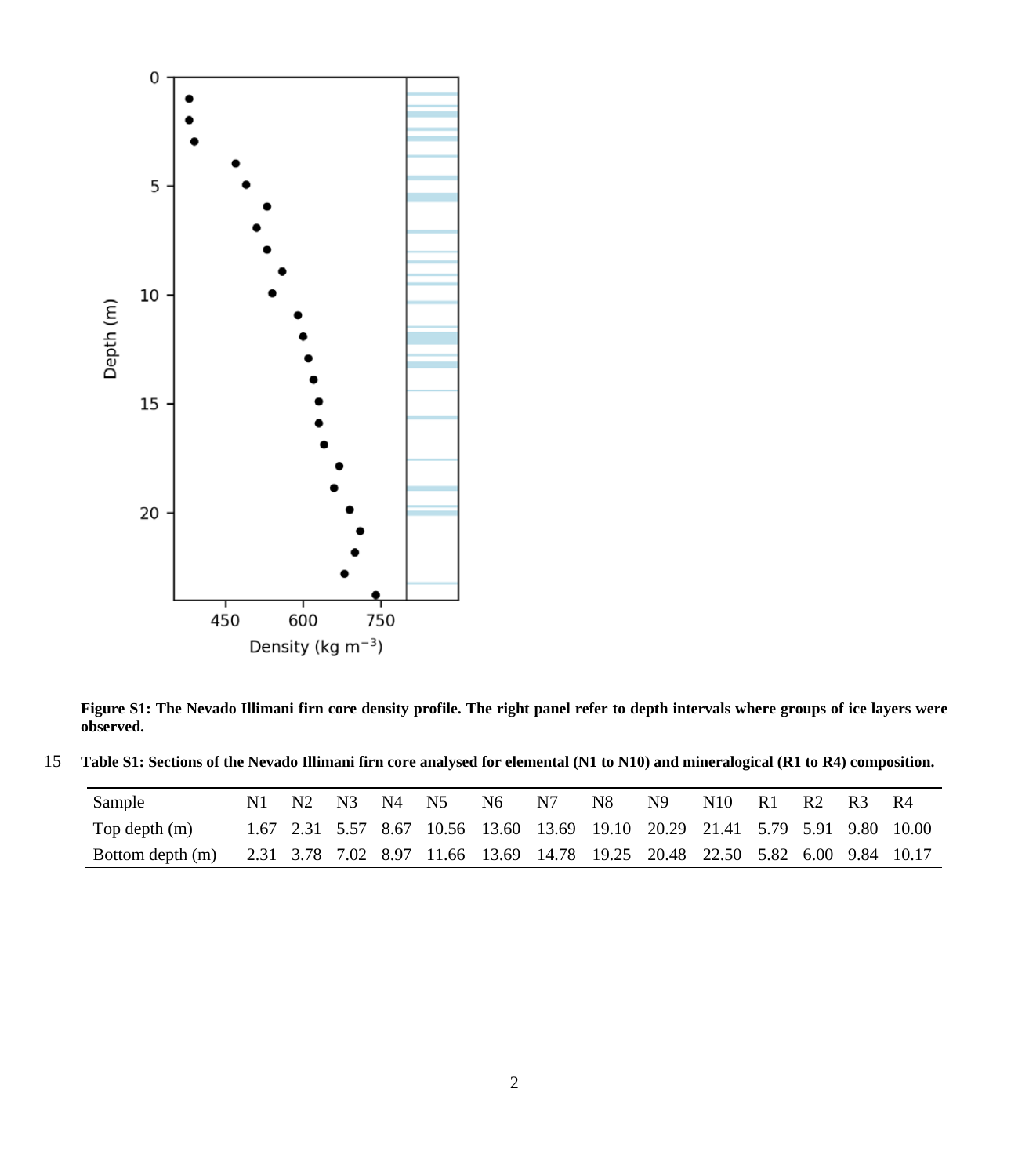**Table S2: Average elemental concentrations measured by Instrumental Neutron Activation Analysis, and the procedural errors and**  20 **the detection limits (DL).** 

| Element                                                          |    | Ce Cs                                        | Eu Hf La Sc Sm Th Yb    |  |  |  |
|------------------------------------------------------------------|----|----------------------------------------------|-------------------------|--|--|--|
| Concentration (ppm) 89.8 21.1 1.60 13.1 40.8 13.7 8.14 17.6 2.71 |    |                                              |                         |  |  |  |
| Error $(\%)$                                                     |    | 7.24 13.8 6.65 9.97 4.05 3.97 7.27 7.16 10.8 |                         |  |  |  |
| $DL$ (ppm)                                                       | 74 |                                              | 0.8 3 0.5 0.3 0.1 4 0.1 |  |  |  |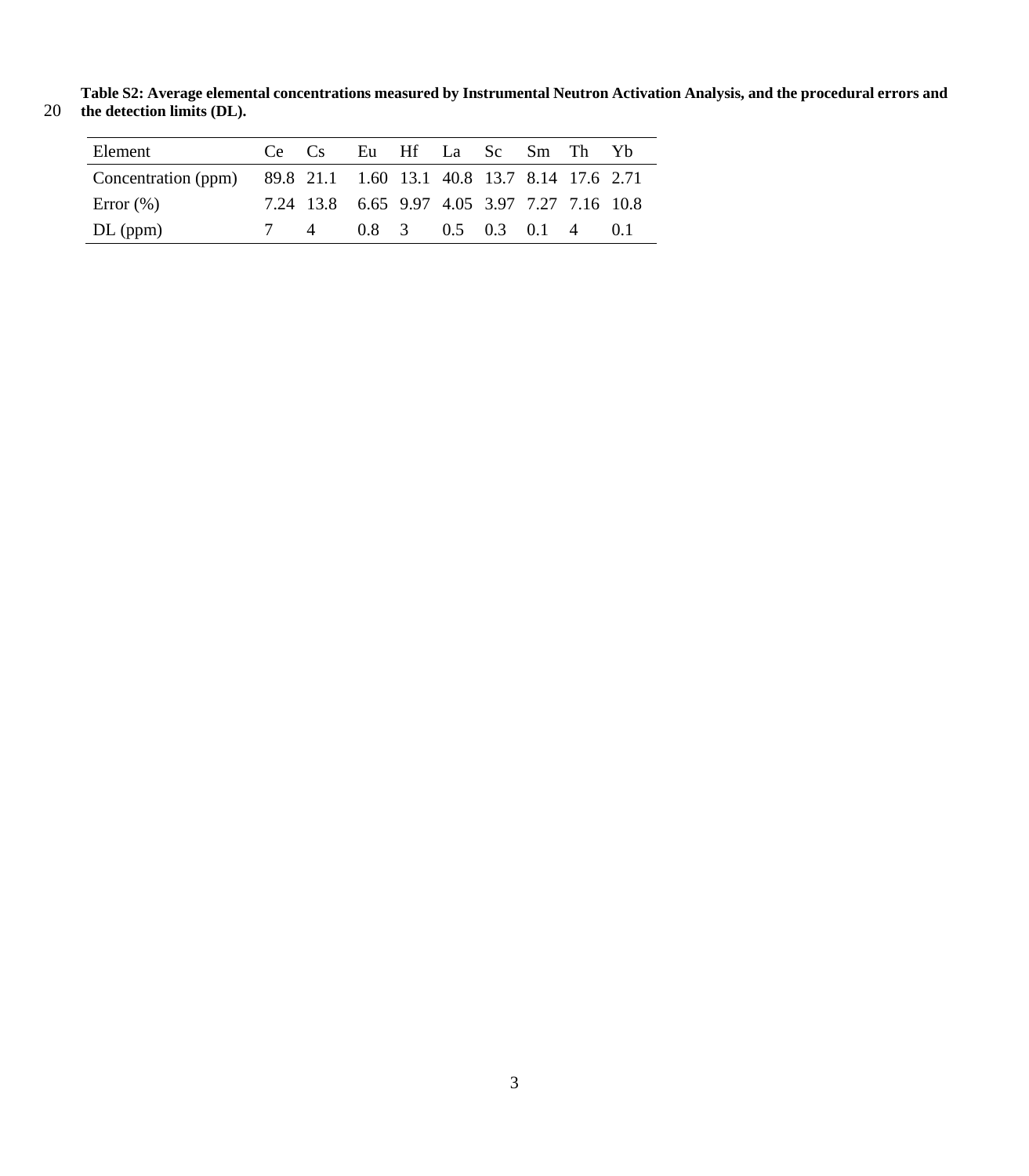| Table S3: Mineral phases and relative abundance (number of grains, %) in Illimani firn from different time periods. |  |  |  |
|---------------------------------------------------------------------------------------------------------------------|--|--|--|
|---------------------------------------------------------------------------------------------------------------------|--|--|--|

|                           | R1   | R2      | R <sub>3</sub> | R <sub>4</sub> |
|---------------------------|------|---------|----------------|----------------|
| Year                      | 2010 | 2009-10 | 2004-05        | 2004           |
| Season                    | dry  | wet     | wet            | dry            |
| Particles analyzed        | 167  | 161     | 138            | 167            |
|                           | N(%) | N(%)    | N(%)           | N(%)           |
| Quartz and polymorphs     | 31.7 | 21.7    | 13.8           | 23.4           |
| K-feldspars               | 7.2  | 10.6    | 5.1            | 11.4           |
| Plagioclases              | 10.8 | 9.3     | 7.2            | 18.6           |
| Muscovite-illite-smectite | 23.4 | 29.2    | 59.4           | 19.2           |
| Other phyllosilicates     | 0.6  | 1.2     | 0.0            | 1.2            |
| Clay minerals (kaolinite) | 0.6  | 1.2     | $0.0\,$        | 3.0            |
| Clinopyroxenes            | 0.0  | 0.6     | 0.0            | 0.0            |
| Orthopyroxenes            | 0.0  | 0.0     | 0.0            | 0.0            |
| Amphiboles                | 0.0  | 0.0     | 0.0            | 0.0            |
| Rutile                    | 2.4  | 2.5     | 0.0            | 0.6            |
| Anatase                   | 4.2  | 6.8     | 4.3            | 2.4            |
| Hematite                  | 9.0  | 8.7     | 7.2            | 14.4           |
| Goethite                  | 8.4  | 5.6     | 1.4            | 3.0            |
| Carbonates                | 0.0  | 1.2     | 0.0            | 0.0            |
| Epidotes                  | 0.0  | 0.0     | 0.0            | 0.0            |
| Titanite                  | 0.0  | 0.0     | 0.0            | 0.0            |
| Tourmaline                | 1.2  | 0.0     | 0.7            | 0.6            |
| Other heavy minerals      | 0.6  | 1.2     | 0.7            | 1.2            |
| Other light minerals      | 0.0  | 0.0     | 0.0            | 1.2            |
| Total                     | 100  | 100     | 100            | 100            |